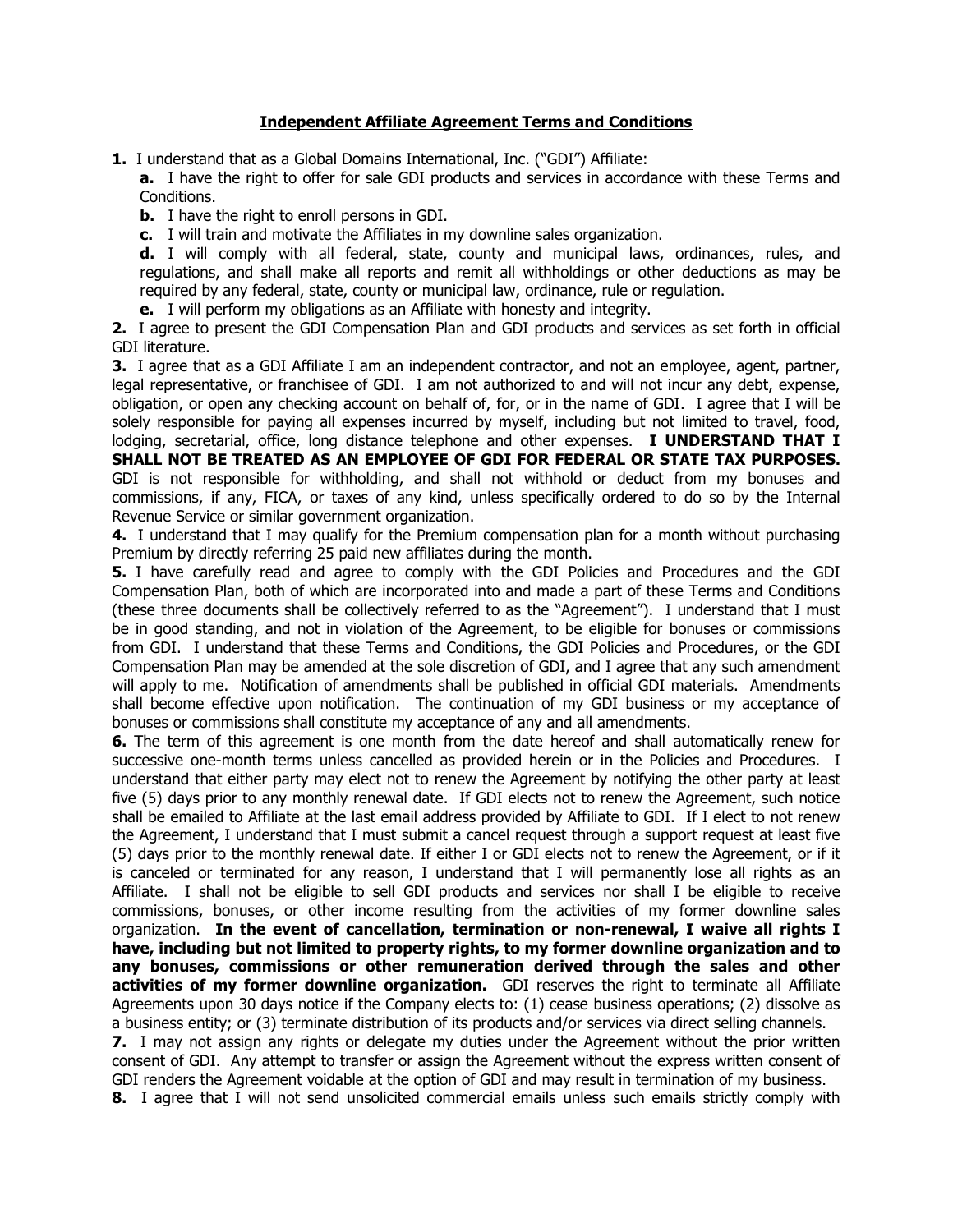applicable laws and regulations including, without limitation, the federal CAN SPAM Act. I agree that any email that I send that promotes GDI, the GDI opportunity, or GDI products and services must comply with the following:

**a.** There must be a functioning return email address to the sender.

**b.** The email must include my physical mailing address.

**c.** The email must clearly and conspicuously disclose that the message is an advertisement or solicitation.

**d.** The use of deceptive subject lines and/or false header information is prohibited.

**e.** I will honor all opt-out requests, whether received by email or regular mail. If I receive an optout request from a recipient of an email, I agree to forward the opt-out request to GDI.

**f.** All email sent (including, but in no way limited to anything you reply to) with any mention of or linking in any way to our products, services, offering, or anything whatsoever tied to our company must include the direct link to our Global Remove Database. You may include other removal links in your messages, but they cannot be used in place of our link. Failure to clearly include our removal link is a direct violation of our Anti-Spam policies. The proper link to use along with working examples can be found in the FAQ sections of our WebSite.

**g.** All email sent with any mention of or linking in any way to our products, services, offerings, or anything whatsoever tied to our company must be fully compliant with the Can-Spam Act. They must also be fully compliant with all our additional anti-Spam requirements as outlined above. Failure to comply with all of our anti-Spam requirements even if your message is Can-Spam compliant is a direct violation of our Anti-Spam policies.

**9.** I agree that GDI may periodically send commercial emails on my behalf and authorize GDI to include my physical and email addresses in such emails. I will honor opt-out requests generated as a result of such emails sent by the Company.

**10.** I understand that if I fail to comply with the terms of the Agreement, GDI may, at its discretion impose upon me disciplinary action as set forth in the Policies and Procedures. If I am in breach, default or violation of the Agreement at termination, I shall not be entitled to receive any further bonuses or commissions, whether or not the sales for such bonuses or commissions have been completed.

**11.** I understand and agree to comply with the Terms of Service and Policies & Procedures of any and all websites/web-based programs in which I am directly or indirectly mentioning or linking in any way to products, services, offerings, or anything whatsoever tied to Global Domains International. I understand that violating the Terms of Service/Policies & Procedures of a third-party website or web-based program can be considered a direct violation of Global Domains International Terms of Service/Policies & Procedures and can result in action being taken against my account (including but not limited to issuance of a written warning or admonition; suspension, which may result in termination or reinstatement with conditions or restrictions; or permanent termination of the account in full).

**12.** I understand and agree that no income claims, income projections, nor income representations may be made to prospective Affiliates. Any false, deceptive, or misleading claims regarding the Global Domains International opportunity or GDI products and services are prohibited. Furthermore, I understand that I may in no way attempt to misleadingly represent myself as an employee of GDI. Affiliates are independent contractors and are not purchasers of a franchise or business opportunity. All Affiliates may list themselves as an "Independent Global Domains International Affiliate" and in no way may mislead or deceive prospective or existing members into believing the Affiliate is communicating with an employee of Global Domains International (this includes but is not limited to telephone calls, emails, or message board postings).

**13.** GDI, its directors, officers, shareholders, employees, assigns, and agents shall not be liable for, and I release GDI and its directors, officers, shareholders, employees, assigns, and agents from, all claims for consequential and exemplary damages. I further agree to release GDI and its directors, officers, shareholders, employees, assigns, and agents from all liability arising from or relating to the promotion or operation of my GDI business and any activities related to it (e.g., the presentation of GDI products or Compensation and Marketing Plan, the operation of a motor vehicle, the lease of meeting or training facilities, etc.), and agree to indemnify GDI for any liability, damages, fines, penalties, or other awards arising from any unauthorized conduct that I undertake in operating my business.